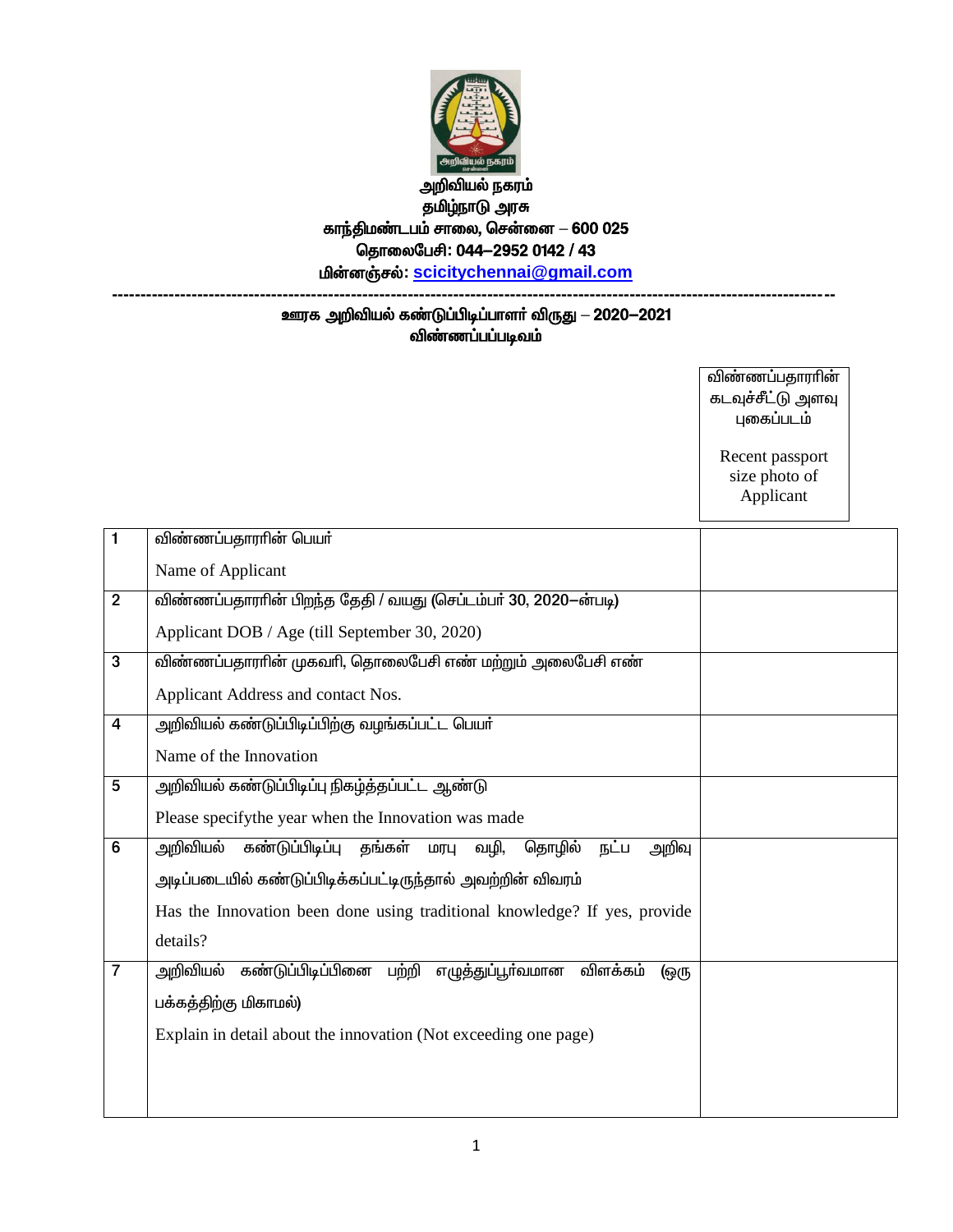| 8  | அறிவியல் கண்டுப்பிடிப்பினால் தமிழ்நாட்டில் மக்கள் வாழ்க்கையில் ஏற்பட்ட         |  |
|----|--------------------------------------------------------------------------------|--|
|    | பயன்கள்                                                                        |  |
|    | Impact of the innovation on the lives of people living in Tamil Nadu           |  |
| 9  | அறிவியல் கண்டுப்பிடிப்பு வேறு நிறுவனத்தால் அங்கீகாிக்கப்பட்டிருந்தாலோ          |  |
|    | அல்லது அதற்காக விருது வழங்கப்பட்டிருந்தாலோ அதன் விவரம்                         |  |
|    | Has the Innovation been recognised by any other organization or has won        |  |
|    | awards? Please submit details?                                                 |  |
|    |                                                                                |  |
| 10 | அறிவியல் கண்டுப்பிடிப்பு தனிநபரால் உருவாக்கப்பட்டதா அல்லது குழுவாக             |  |
|    | உருவாக்கப்பட்டதா என்ற விவரம்                                                   |  |
|    | Was the innovation made by an individual or a team                             |  |
|    |                                                                                |  |
| 11 | இருந்தால் குழு நபர்களின் பெயர்களும் கண்டுப்பிடிப்பிற்கான<br>குழுவாக            |  |
|    | அவா்களது பங்களிப்பு பற்றி விவாிக்கவும்                                         |  |
|    | If the innovation was made by a team, the details of team members may be       |  |
|    | furnished along with the extent of their contribution towards the innovation   |  |
|    |                                                                                |  |
| 12 | கண்டுப்பிடிப்பு நிகழ்த்தப்பட்டிருந்தால், பாிசு வழங்கும் போது<br>குழுவாக        |  |
|    | ஒவ்வொரு நபருக்கும் பாிசு தொகை எவ்வளவு சதவீத அளவில் வழங்கபட                     |  |
|    | வேண்டும் என்பது பற்றிய விவரங்களை தெரிவிக்கவும்                                 |  |
|    | இதற்கு குழுவின் ஒவ்வொரு நபாிடமிருந்து ஒப்புதல் கடிதம் பெற்று அதனை              |  |
|    | இணைக்கவும்                                                                     |  |
|    | அவ்வாறு ஒப்புதல் கடிதம் இணைக்க தவறினால் பாிசு தொகை சாி சமமாக                   |  |
|    | பிரித்து வழங்கப்படும்                                                          |  |
|    | If the innovation has been made by a team of members and in case the           |  |
|    | innovation has been selected for the award, details of share prize money to be |  |
|    | given for each individual may be furnished.                                    |  |
|    | A consent letter should be obtained from each individual and submitted, If not |  |
|    | the prize money will be equally distributed among the team members.            |  |
|    |                                                                                |  |
| 13 | அறிவியல்<br>கண்டுப்பிடிப்பிற்கு<br>காப்புரிமை<br>பெறப்பட்டுள்ளதா<br>அவ்வாறு    |  |
|    | பெற்றிருந்தால் அதன் விவரங்களை வழங்கவும்                                        |  |
|    | Has the innovation been patented? If, yes, please furnish details.             |  |
|    |                                                                                |  |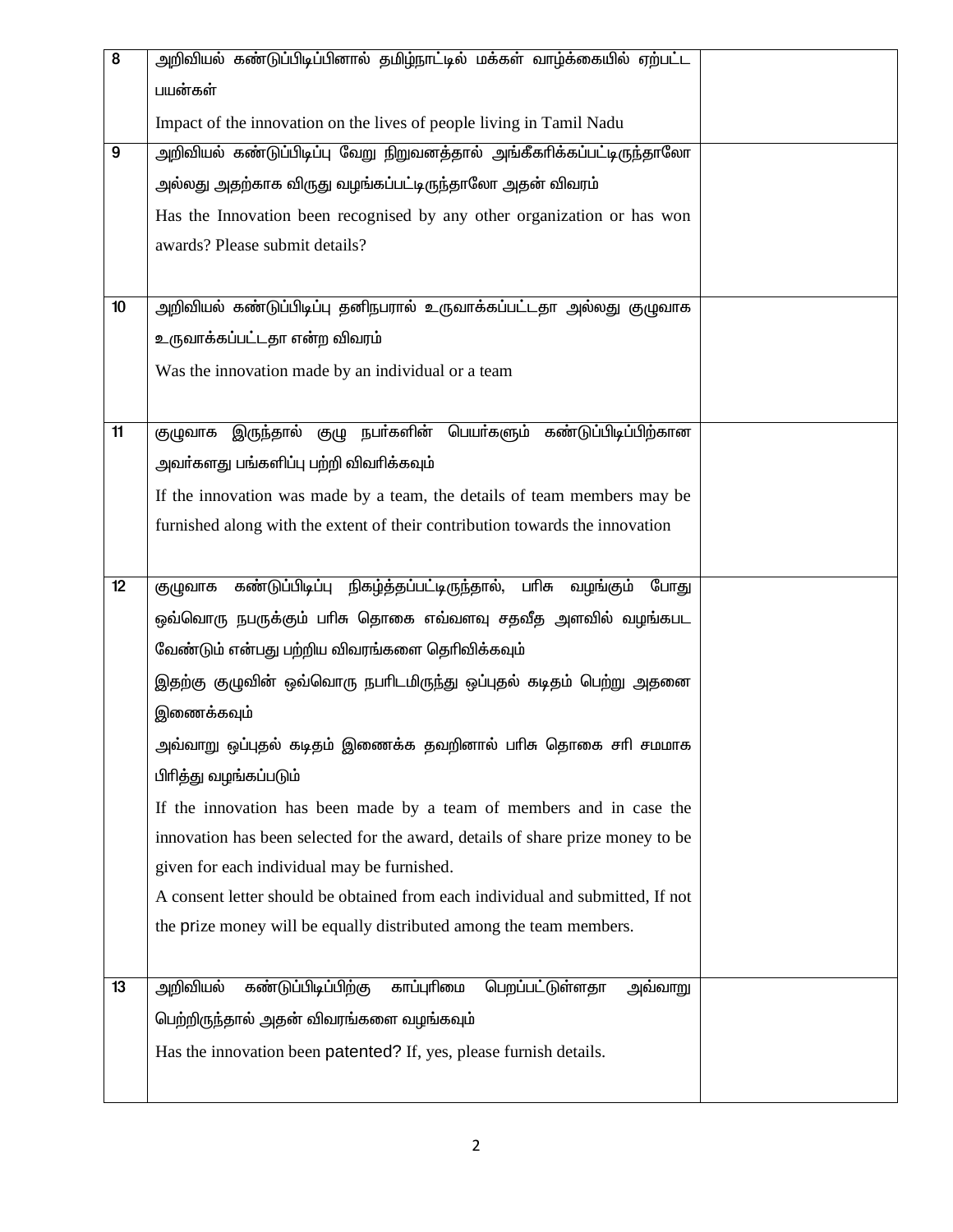| 14                                    | அறிவியல்                                                                      | கண்டுப்பிடிப்பிலிருந்து | அறிவியல்    | வெளியீடுகள்      |  |
|---------------------------------------|-------------------------------------------------------------------------------|-------------------------|-------------|------------------|--|
|                                       | பிரசுரிக்கப்பட்டிருந்தால் அவற்றின் விவரம்                                     |                         |             |                  |  |
|                                       | Has any Scientific Publications emanated from the innovation? If yes, please  |                         |             |                  |  |
|                                       | furnish details.                                                              |                         |             |                  |  |
| 15                                    | அறிவியல் கண்டுப்பிடிப்பினை பற்றிய                                             |                         | மேற்கூறியவை | அல்லாமல்<br>வேறு |  |
|                                       | ஏதேனும் கூடுதல் தகவல்கள் இருந்தால் அதனை தகுந்த                                |                         |             | சான்றுடன்        |  |
|                                       | தெரிவிக்கவும்                                                                 |                         |             |                  |  |
|                                       | Any further information about the innovation not listed above, may be         |                         |             |                  |  |
| submitted with proper authentication. |                                                                               |                         |             |                  |  |
|                                       |                                                                               |                         |             |                  |  |
| $\overline{16}$                       | கண்டுப்பிடிப்பின் விவரங்கள் மற்றும் செயல்பாடுகளை சித்தரிக்கும் வண்ணம்         |                         |             |                  |  |
|                                       | ஒரு குறும்படம் தயாாிக்கப்பட்டு அவை குறுந்தகட்டில் பதிவு செய்யப்பட்டு          |                         |             |                  |  |
|                                       | விண்ணப்பத்துடன் இணைக்கப்படவேண்டும்.                                           |                         |             |                  |  |
|                                       | The details of the innovation, its functioning should be captured in the form |                         |             |                  |  |
|                                       | of a short film and submitted along with application in a compact disk.       |                         |             |                  |  |
|                                       |                                                                               |                         |             |                  |  |
|                                       |                                                                               |                         |             |                  |  |

கையொப்பம்

#### <u>கண்டுப்பிடிப்பாளர் விருது – நோக்கம், தேர்வு செய்யும் </u> <u>പ്രഞന</u> <u> வ்றம் </u> பொகு ஊரக <u>நிபந்தனைகள்</u>

# <u>1. ஊரக அறிவியல் கண்டுப்பிடிப்பாளர்:</u>

ஊரக அறிவியல் கண்டுப்பிடிப்பாளா் என்பவா் ஊரகப்பகுதியை சோ்ந்தவராக இருப்பதோடு அவா்கள் மரபு வழியான தொழில்நுட்ப அறிவாற்றலோடும் புதிய கண்டுப்பிடிப்புகளை உருவாக்கும் திறன் கொண்டவராக இருக்க வேண்டும். ஊரகம் என்பது ஊராட்சி மற்றும் பேரூராட்சி பகுதிகளைக் குறிக்கும். இது நகராட்சி மற்றும் மாநகராட்சி பகுதிகளுக்கு பொருந்தாது. தற்போது அறிவியல் நகரம் ''ஊரக கண்டுப்பிடிப்பாளர் விருது 2020 — 2021''—ஆம் ஆண்டிற்கான விண்ணப்பங்களை வரவேற்கிறது.

## <u> 2. இத்தகைய விருதுக்கான தேவை:</u>

உலகளாவிய வேளாண் — உணவு முறைகளுக்கு உள்ள எதிர்கால சவால்கள் பெரியது. தட்ப வெப்பநிலை மாற்ற சூழலை எதிர்கொள்வதும், கடுமையான தண்ணீர் பற்றாக்குறையை சமாளிப்பதும், மண் பாழ்படுவதை கையாளுவதும், பூச்சிகள் மற்றும் நோய்களை கட்டுப்படுத்துவதும் போன்ற சவால்களே அவைகள். இத்தகைய சவால்களை எதிா் கொள்ள கிராமப்புறத்தைச் சோ்ந்த மக்கள் தங்கள் மரபுவழி தொழில்நுட்ப அறிவு அடிப்படையில் புதிய கண்டுப்பிடிப்புகளை உருவாக்கியிருக்கிறார்கள். அத்தகைய கண்டுப்பிடிப்புகள் நேரிடையாகவோ அல்லது மறைமுகமாகவோ சமூகத்திற்கு உரிய பலனை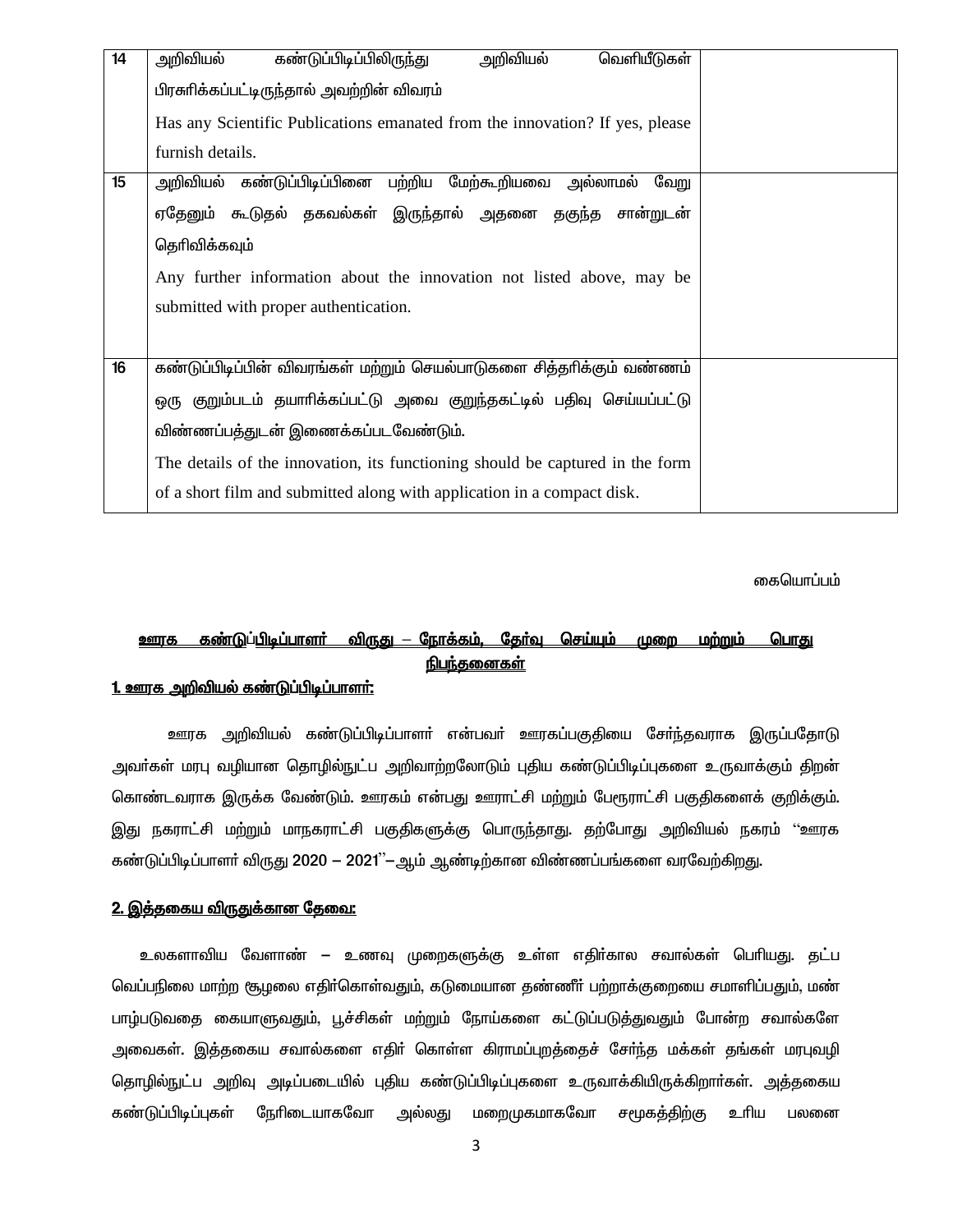அளித்திருக்கின்றன. அத்தகைய கண்டுப்பிடிப்புகள் சமூகப் பாா்வைக்கு தொியாமலே சென்று மறைந்தன. ஆனால் அந்த கண்டுப்பிடிப்புகளை உரிய முறையில் அங்கீகரிக்க வேண்டும் என்ற நோக்கத்தில் இவ்விருது தனித்தன்மை வழங்கப்படுகிற<u>த</u>ு. இவ்வறிவியல் கண்டுப்பிடிப்புகள் வாய்ந்ததாகவும், விலை குறைவானதாகவும் மற்றும் சமுதாயத்திற்கு பயனுள்ளதாகவும் இருத்தல் வேண்டும்.

#### 3. திட்டத்தின் / விருது வழங்குவதன் நோக்கங்கள்:

- 1. கிராமியப் பகுதியிலுள்ள அறிவியல் கண்டுப்பிடிப்பாளர்களை கண்டறிந்து அவர் தம் கண்டுப்பிடிப்புகளினால் சமுதாயத்திற்கு கிடைக்கப் பெறும் பயன்களை அடிப்படையாகக் கொண்டு அக்கண்டுப்பிடிப்பாளர்களை கௌரவித்தல்.
- 2. கிராமப்புற மக்களை, அவா்களது மரபு வழி அறிவு / மரபு வழி அறிவியல் / நாட்டுப்புற அறிவு / உள்ளூா் மீதான அறிவு ஆகியவற்றை உபயோகித்து பல அரிய புதிய கண்டுப்பிடிப்புகளை வெளிக்கொணர ஊக்குவித்தல்.
- 3. கிராமப்புற மற்றும் நகர்ப்புற மக்களிடையே அறிவியல் தளத்தில் உள்ள இடைவெளியை நிரப்புதல்.

### <u>4. தேர்வு செய்யும் முறை:</u>

- $\triangleright$  அறிவியல் நகரம், மனித குலத்திற்கு நன்மையளிக்கும் வகையில் ஊரகப் பகுதியிலுள்ள புதிய அறிவியல் கண்டுப்பிடிப்புகள் / மரபுவழி தொழில் <u>ந</u>ுட்பங்கள் ஆகியவற்றை கண்டறிந்து ஊக்கப்படுத்த முயற்சியை மேற்கொண்டுவருகிறது. அத்தகைய கண்டுப்பிடிப்புகளுக்கு ''ஊரக அறிவியல் கண்டுப்பிடிப்பாளா் விருது'' வழங்கி கௌரவிக்கும்.
- $\triangleright$  வெறும் கற்பனையை அடிப்படையாகக் கொண்ட கொள்கைகள், இன்னும் எண்ண வடிவிலுள்ள கருத்துக்கள் மற்றும் உணா்வுபூா்வமான கருத்துக்கள் ஆகியவை இத்தோ்வுக்கு தகுதியானவை அல்ல.
- தற்போதைய புதிய  $\triangleright$  கண்டுப்பிடிப்பு புதுமையானதாகவும், நடைமுறையில் உள்ளவற்றில் தொழில்நுட்பத்தை அடிப்படையாக கொண்டதாகவும், சமுதாயத்திற்கு பயனளிக்கக் கூடியதாகவும் இருக்க வேண்டும்.
- $\triangleright$  விருதிற்கு விண்ணப்பம் சமா்ப்பிக்கும் முன் காப்புரிமை பெற்றிருக்கலாம் அல்லது காப்புரிமைக்கு விண்ணப்பித்திருக்கும் நிலையிலும் இருக்கலாம்.
- $\triangleright$  இவ்விருது அறிவு சாா்ந்த உடைமை எனும் பட்சத்தில், அந்த புதிய கண்டுப்பிடிப்புகள் போதிய அளவில் மேம்படுத்தப்பட்டதாகவும் மற்றும் விண்ணப்பதாரா்களுடைய சொந்த கண்டுப்பிடிப்பாகவும் இருக்க வேண்டும். விண்ணப்பம் சமா்ப்பிக்கும் போது அக்கண்டுப்பிடிப்பானது ஐந்து ஆண்டிற்கு மேல் பழமையானதாக இருக்கக் கூடாது.
- அறிவியல் நகரம், ஊரக கண்டுப்பிடிப்புகளின் உண்மை கன்மை மற்றும் சமுகாயக்கிற்கு  $\blacktriangleright$ அவற்றினால் ஏற்படும் பயன்களை மதிப்பீடு செய்ய வல்லுநா் குழுவினை அமைத்து சிறந்த கண்டுப்பிடிப்பினை தேர்வுசெய்யும்.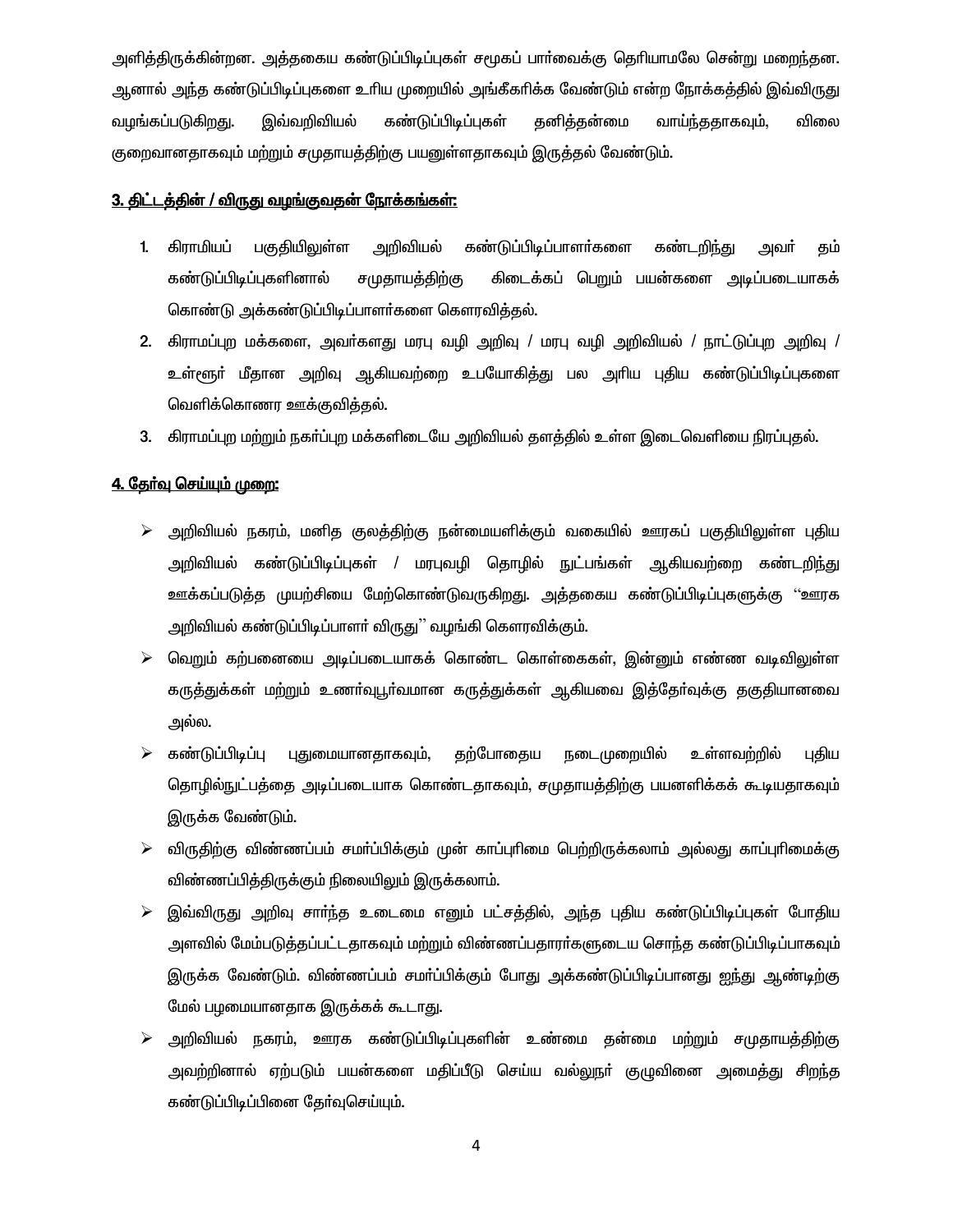## <u>5. விருதுகளின் எண்ணிக்</u>கை:

இரண்டு

## 6. விருதிற்கான பரிசு:

தலா ரூபாய் ஒரு இலட்சம் மற்றும் சான்றிதழ்

#### <u>7. விருதுவகை:</u>

சமுதாயத்திற்கு பயனுள்ளதும் மரபுவழி தொழில்நுட்பங்களின் அடிப்படையில் கிராமப்புற மக்களின் கண்டுப்பிடிப்புகளாக இருக்க வேண்டும்.

# 8. பொது நிபந்தனைகள்:

- **்** விண்ணப்பதாரா்களின், முழுமையாக பூா்த்தி செய்து கையொப்பமிடப்பட்ட அசல் விண்ணப்ப படிவத்தை அறிவியல் நகரத்திற்கு நேரடியாக அனுப்பப்பட வேண்டும்.
- ❖ விண்ணப்பதாராின் கண்டுப்பிடிப்பிற்கான ஆவணங்கள், சான்றிதழ்கள், புகைப்படங்கள், வாிசை விளக்க வரைபடம், சோதனை அறிக்கைகள் மற்றும் கண்டுப்பிடிப்பு சாா்ந்த இதர ஆவணங்கள் இருப்பின் அறிவியல் நகரத்திற்கு சமா்ப்பிக்க வேண்டும்.
- **்** விண்ணப்பதாரா் அவருடைய கண்டுப்பிடிப்பு வேறு நிறுவனத்தால் அங்கீகாிக்கப்பட்டிருந்தாலோ அல்லது அதற்காக விருது பெற்றிருந்தாலோ அத்தகவலையும் விண்ணப்பத்தில் தெரிவிக்க வேண்டும்.
- ❖ விண்ணப்பதாரா் அவா் தம் கண்டுப்பிடிப்புகள் பற்றி அறிவியல் பத்திாிக்கைகளில் வெளியிடப்பட்ட விபரங்கள், செய்தித்தாள் வெளியீடுகள், காப்புரிமை மற்றும் கண்டுப்பிடிப்பினை ஆதரிக்கும் விதமாக இதர தகவல்கள் இருந்தால் தெரிவிக்கலாம்.
- ❖ தேவைப்படும் பட்சத்தில் விண்ணப்பதாராின் கண்டுப்பிடிப்பு செயல்படும் விதம் (working models) குறித்து குறுந்தகடு (compact disc) அறிவியல் நகரத்திற்கு குறிப்பு அனுப்ப வேண்டும்.
- ❖ விண்ணப்பகாரா்கள் சுய கொமில் புாிா்கால். விண்ணப்பக்கில் அகனை கெளிவாக குறிப்பிட வேண்டும்.
- ❖ விண்ணப்பதாரா்கள் நிறுவனங்களில் பணியாற்றிக் கொண்டு இருந்தால், தங்கள் விண்ணப்பத்தின் நம்பகத் தன்மையை அறிய அந்த நிறுவனத்தின் தலைவர் மூலம் விண்ணப்பம் அனுப்பிட வேண்டும். அதனுடன் நிறுவனத்தின் தலைவரால் வழங்கப்பட்ட ''தடையின்மை சான்றிதழ்''—ஐ இணைக்க வேண்டும்.
- ❖ குழுவாக செயல்பட்டு புதிய கண்டுப்பிடிப்பிளை கண்டுப்பிடித்திருந்தால், குழு உறுப்பினா்கள் ஒவ்வொருவாிடமும் ஒப்புதல் பெற்று அதனை விண்ணப்பத்தின் அசல் படிவத்துடன் இணைக்க வேண்டும்.